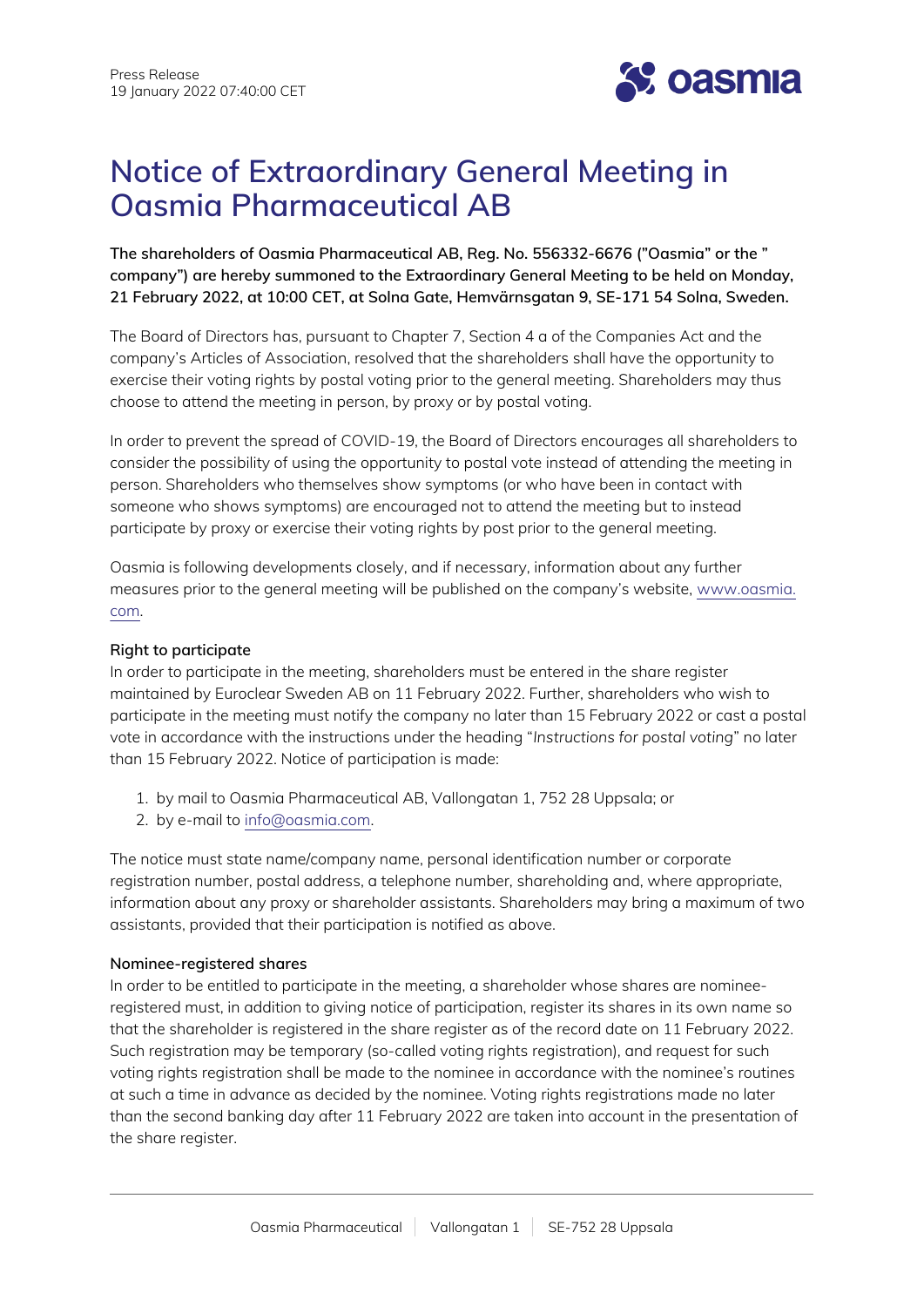

# **Proxy and proxy form**

Shareholders represented by proxy must issue a written, signed and dated power of attorney for the proxy. The power of attorney must not have been issued more than one year before the date of the general meeting, unless the power of attorney provides for a longer period, however, not exceeding five years from issuance. The original power of attorney as well as certificate of incorporation and other relevant documents, evidencing the authorised representative, should reach the company at the above address not later than 15 February 2022.

A proxy form is available on the company's website, [www.oasmia.com](http://www.oasmia.com/).

# **Instructions for postal voting**

Shareholders who wish to exercise their voting rights by postal voting shall use the postal voting form and follow the instructions available on the company's website, [www.oasmia.com.](http://www.oasmia.com/) The postal vote must be received by the company no later than 15 February 2022. The postal voting form must be sent:

- 1. by mail to Oasmia Pharmaceutical AB, Vallongatan 1, 752 28 Uppsala; or
- 2. by e-mail to [info@oasmia.com.](mailto:info@oasmia.com)

If a shareholder who has submitted a postal voting form attends the general meeting in person or by proxy, the postal vote lapses.

# **Proposed agenda**

- 1. Opening of the meeting.
- 2. Election of Chairman of the meeting.
- 3. Preparation and approval of the voting list.
- 4. Approval of the agenda.
- 5. Election of one or two persons to verify the minutes in addition to the Chairman.
- 6. Determination as to whether the meeting has been duly convened.
- 7. Resolution on amendment of the Articles of Association.
- 8. Resolution on approval of the Board of Directors' resolution on new issue of shares with preferential rights for existing shareholders.
- 9. Closing of the meeting.

# **Proposed resolutions**

# **Item 2 – Election of Chairman of the meeting**

The Board of Directors proposes that Johan Wigh, member of the Swedish Bar Association, or in the event on his absence, the person appointed by the Board of Directors instead, be elected Chairman of the meeting.

# **Item 7 – Resolution on amendment of the Articles of Association**

The Board of Directors proposes that the general meeting resolves on an amendment to the Articles of Association whereby the company's corporate name is changed as set out below.

The company's existing Articles of Association are amended so that paragraph 1 hereafter shall read as follows:

*"The corporate name of the company is Vivesto AB. The company is a public company (publ)."*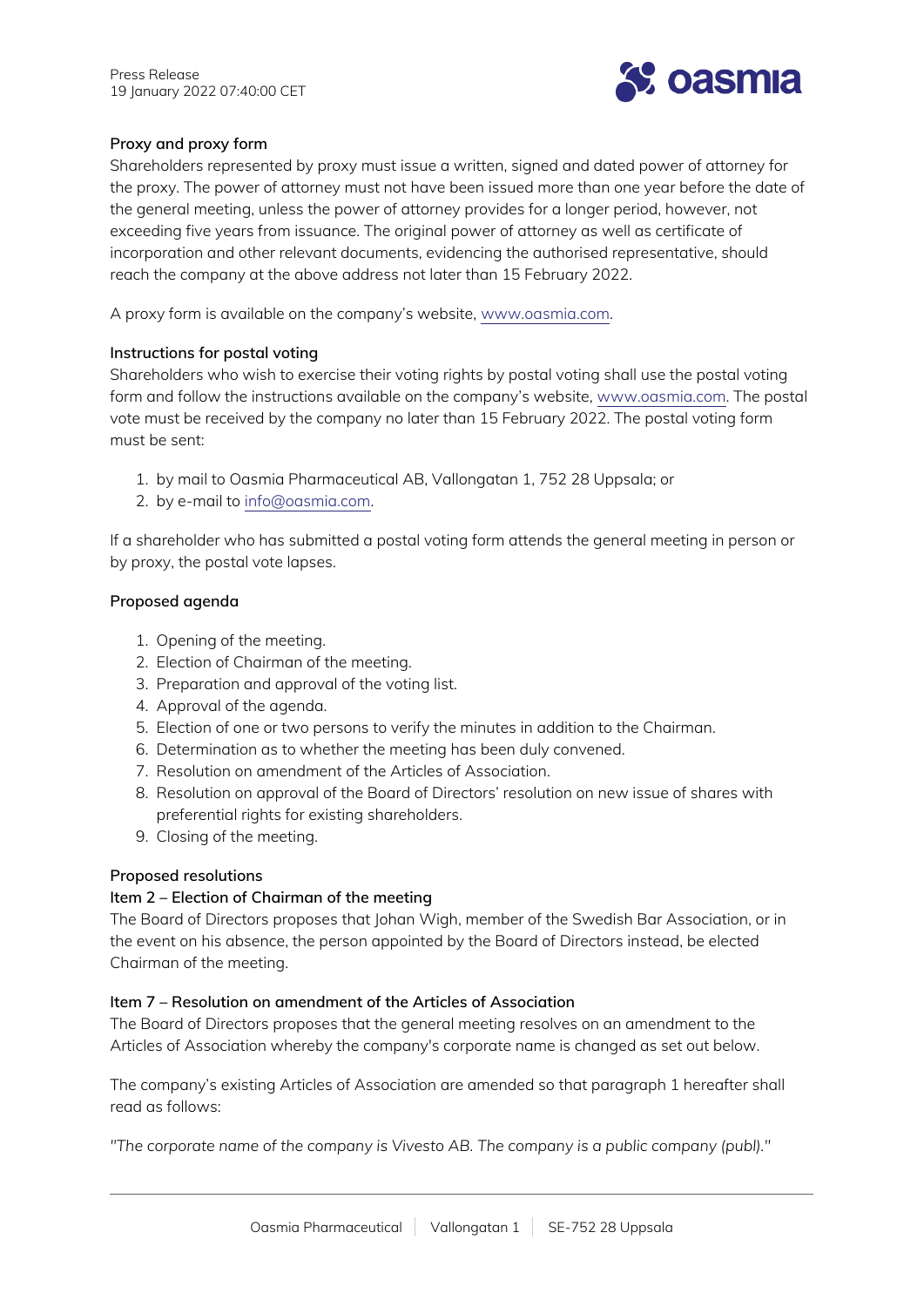

# **Item 8 – Resolution on approval of the Board of Directors' resolution on new issue of shares with preferential rights for existing shareholders**

The Board of Directors proposes that the general meeting resolves to approve the Board of Directors' resolution on 19 January 2022 on a new issue, with preferential rights for the shareholders, of no more than 89,673,909 shares, entailing an increase in the share capital of no more than SEK 8,967,390.90 in accordance with the following conditions:

- a. The right to subscribe for shares shall, with preferential rights for existing shareholders, be granted to those who, on the record date of the rights issue, are registered as shareholders in the company. Each shareholder receives one (1) subscription right for each (1) existing share. Five (5) subscription rights entitle to subscription of one (1) share.
- b. The subscription price is SEK 1.68 per share. The part of the subscription price that exceeds the quota value of the shares shall be added to the non-restricted share premium reserve.
- c. Allotment of subscription rights is made in accordance with the holding registered with Euroclear Sweden AB for each shareholder as of 4 March 2022 (the record date). The last day for trading in the company's share including the right to receive subscription rights is 2 March 2022. The first day of trading in the company's share excluding the right to receive subscription rights is 3 March 2022.
- d. Subscription of shares on the basis of subscription rights shall be made through simultaneous cash payment from and including 8 March 2022 until and including 22 March 2022. The Board of Directors has the right to extend the subscription and payment period.
- e. Subscription of shares without subscription rights shall be made on a special subscription list during the period from and including 8 March 2022 until and including 22 March 2022. Payment for shares subscribed for without subscription rights shall be made in cash in accordance with instructions on the settlement note, but no later than three (3) business days from receipt of the settlement note. The Board of Directors has the right to extend the subscription and payment period.
- f. Subscription of shares of those who have guaranteed the rights issue shall be made on a special subscription list during the period from and including 23 March 2022 until and including 25 March 2022. Payment for shares subscribed for without subscription rights shall be made in cash in accordance with instructions on the settlement note, but no later than three (3) business days from receipt of the settlement note. The Board of Directors has the right to extend the subscription and payment period.
- g. The shares entitle to dividends for the first time on the first record date for dividends that occurs after the shares have been registered with the Swedish Companies Registration Office and entered in the share register maintained by Euroclear Sweden.
- h. In the event that not all shares are subscribed for under subscription rights, the Board of Directors shall, within the maximum amount of the rights issue, resolve on allotment of shares without subscription rights, whereby allotment shall be made as follows:
	- a. Primarily, allotment shall be made to those who subscribed for shares under subscription rights, regardless of whether the subscriber was a shareholder on the record date or not, pro rata in relation to the number of subscription rights exercised for subscription and, to the extent that this cannot be done, by drawing lots.
	- b. Secondarily, allotment shall be made to others who have signed up for subscription without subscription rights. In the event that they cannot receive full allotment, allotment shall be made pro rata in proportion to the number of shares subscribed for by each and, to the extent that this cannot be done, by drawing lots.